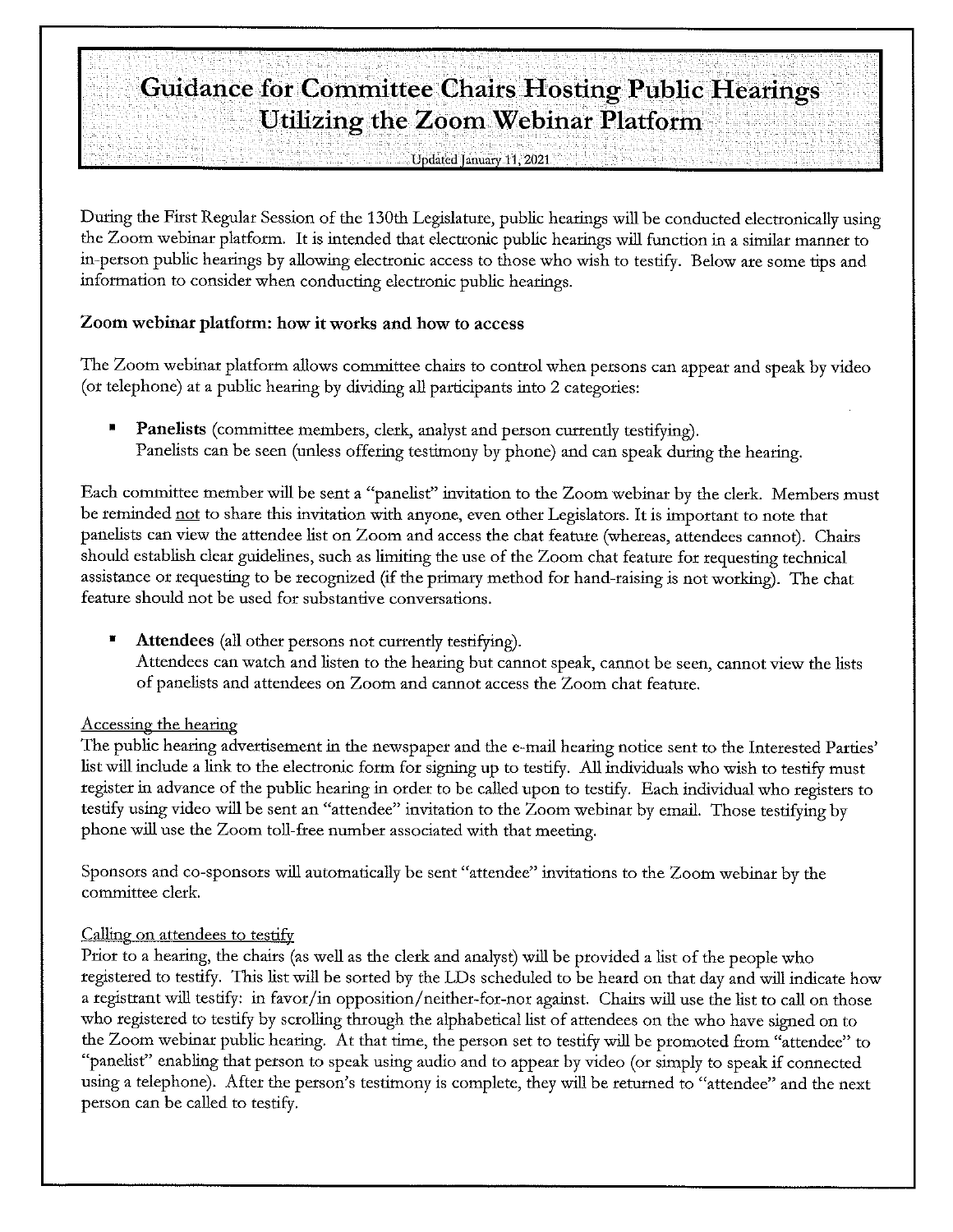### **Y ouTube livestream/ recording of virtual public hearings**

Any person who wishes to simply observe the public hearing may watch a livestream of the hearing on the committee's You Tube channel. Every committee meeting streamed over YouTube is recorded and may be watched any time after the hearing. A link to the committee's YouTube channel appears on the committee's page on the Legislature's website and will be included in all public hearing newspaper notices and all email hearing notices sent to the committee's Interested Parties' list.

#### **Submission of written testimony and other materials**

Any individual, including a sponsor, co-sponsor or other Legislator, who wishes to submit written testimony or other materials on a LD should be strongly encouraged to use the Legislature's online testimony submission portal for that purpose **prior** to the public hearing. Testimony that is not submitted using the portal, may not be available to committee members in time for the hearing.

Chairs are strongly encouraged to prohibit use of the screen share function during a public hearing.

## **Responsibilities and roles during a virtual public hearing**

The committee chairs and clerk should decide in advance of each hearing who will be responsible for each of the following tasks. The chairs may also choose to delegate one or more of these tasks to a committee member(s) and should ensure that a backup plan is in place in the event an individual assigned a task has to step away from the hearing or encounters a technology issue.

- Calling each person to testify using the lists of sponsors, co-sponsors and registrants.
- Promoting each person testifying from attendee to panelist and back to attendee when done.
- Monitoring a time clock for testimony, if used.
- Recognizing committee members who wish to ask questions of the person testifying or otherwise.
- Monitoring the Zoom chat feature.
- Monitoring and muting/ disabling video/ removing persons from Zoom, as deemed necessary by the chairs. This role is most appropriately taken on by a chair or another committee member as backup if necessary (not staff).

# **Helpful tips for a successful virtual public hearing**

Chairs may find it helpful at the outset of each public hearing to remind all members and attendees:

- To please be patient as we work out the issues with this new meeting format;
- That their testimony is being broadcast live and recorded on YouTube;
- For persons testifying, to ensure the name they are using on the Zoom webinar matches the name they used when signing up to testify;
- For persons testifying, to help the committee manage the attendee list by leaving the Zoom webinar when finished testifying and to watch the rest of the hearing on YouTube;
- That written testimony can be submitted at any time (even after the public hearing) using the online testimony submission portal; and
- For committee members, to mute their microphones when not speaking.

In advance of a committee's first public hearing, the chairs, after consultation with the clerk and analyst, should decide: